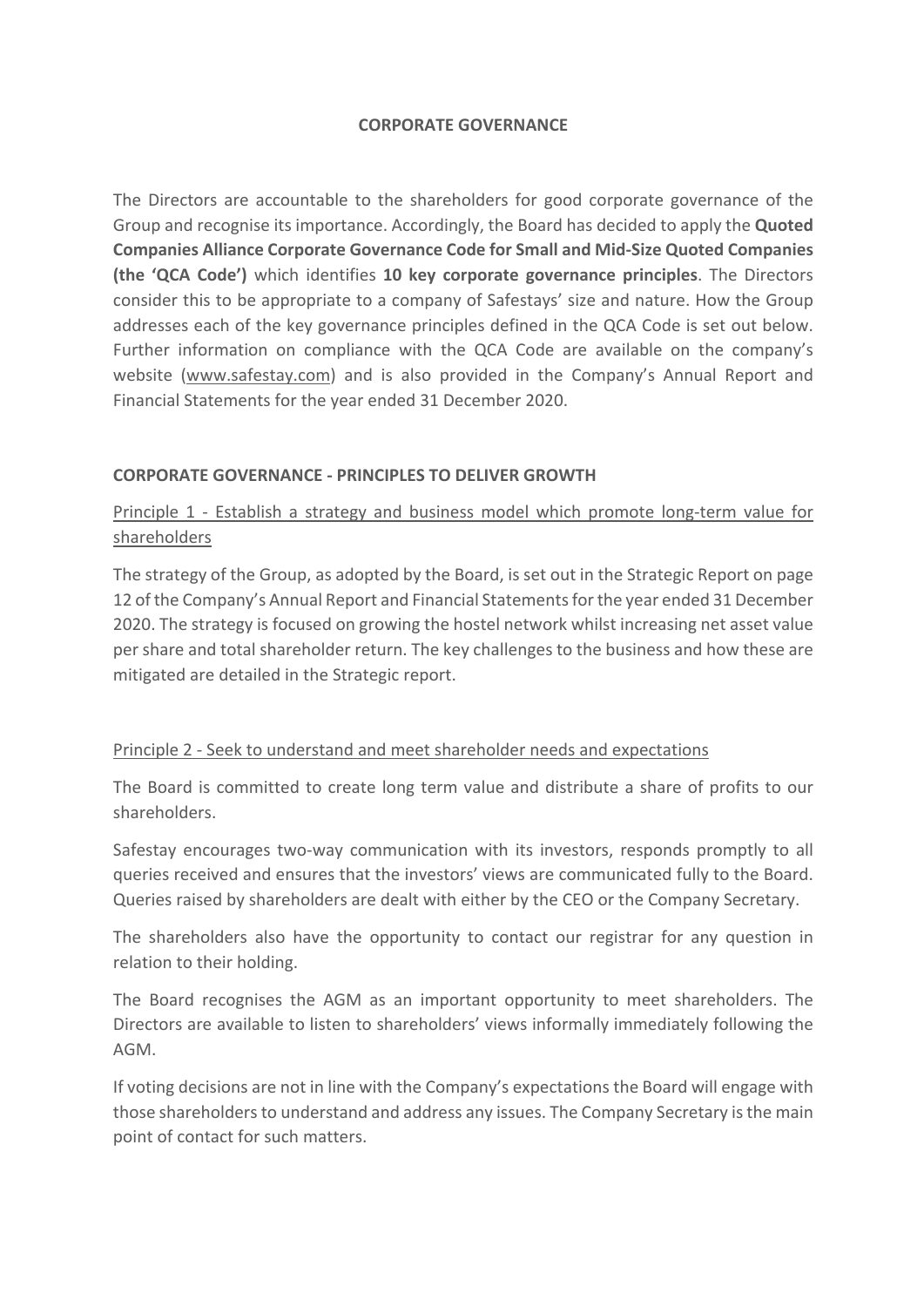Principle 3 - Take into account wider stakeholder and social responsibilities and their implications for long-term success

The Group's other stakeholders include members of staff, customers, suppliers, regulators, industry bodies and creditors (including the Group's lending bank). The principal ways in which their feedback on the Group is gathered are via meetings and ongoing conversations. The Group is also committed to the environment and the communities it operates in. Section 172(1) statement in the Annual report (page 22) elaborates on how the Company interacts with stakeholders.

# Principle 4 - Embed effective risk management, considering both opportunities and threats, throughout the organisation

The Strategic report in the Company's report and Financial Statements details risks to the business, how these are mitigated and the change in the identified risk over the last reporting year. The Board considers risks to the business at every Board meeting (at least 8 meetings are held each year).

The Board members are responsible for reviewing and evaluating risk. The Executive Directors meet at least weekly to review ongoing trading performance, discuss budgets for specific projects and forecasts and new risks associated with ongoing trading.

## **CORPORATE GOVERNANCE - PRINCIPLES TO MAINTAIN A DYNAMIC MANAGEMENT FRAMEWORK**

### Principle 5 - Maintain the Board as a well-functioning, balanced team led by the chair

The Board is responsible for successful stewardship of the Group, creating long term value for shareholders, setting strategic objectives, managing the Group's resources effectively and mitigating risks. The Board comprises six directors, three executive and three non-executives.

- The Group's Executive **Chairman** is Larry Lipman who is beneficially interested in 3.3 per cent. of the Enlarged Share Capital of the Group, and therefore is not considered to be independent. The Board believes that Mr Lipman's position as Executive Chairman and his knowledge of the hostel sector is strategically important to the future development of the Group.
- The **Executive members** of the Board are the Chief Executive Officer and the Chief Financial Officer.
- The Board's **non-executive members** include a Senior Independent Non-Executive Director and a second Independent Non-Executive Director.
- The **Company Secretary** ensures necessary information is supplied to the Directors on a timely basis to enable them to discharge their duties effectively.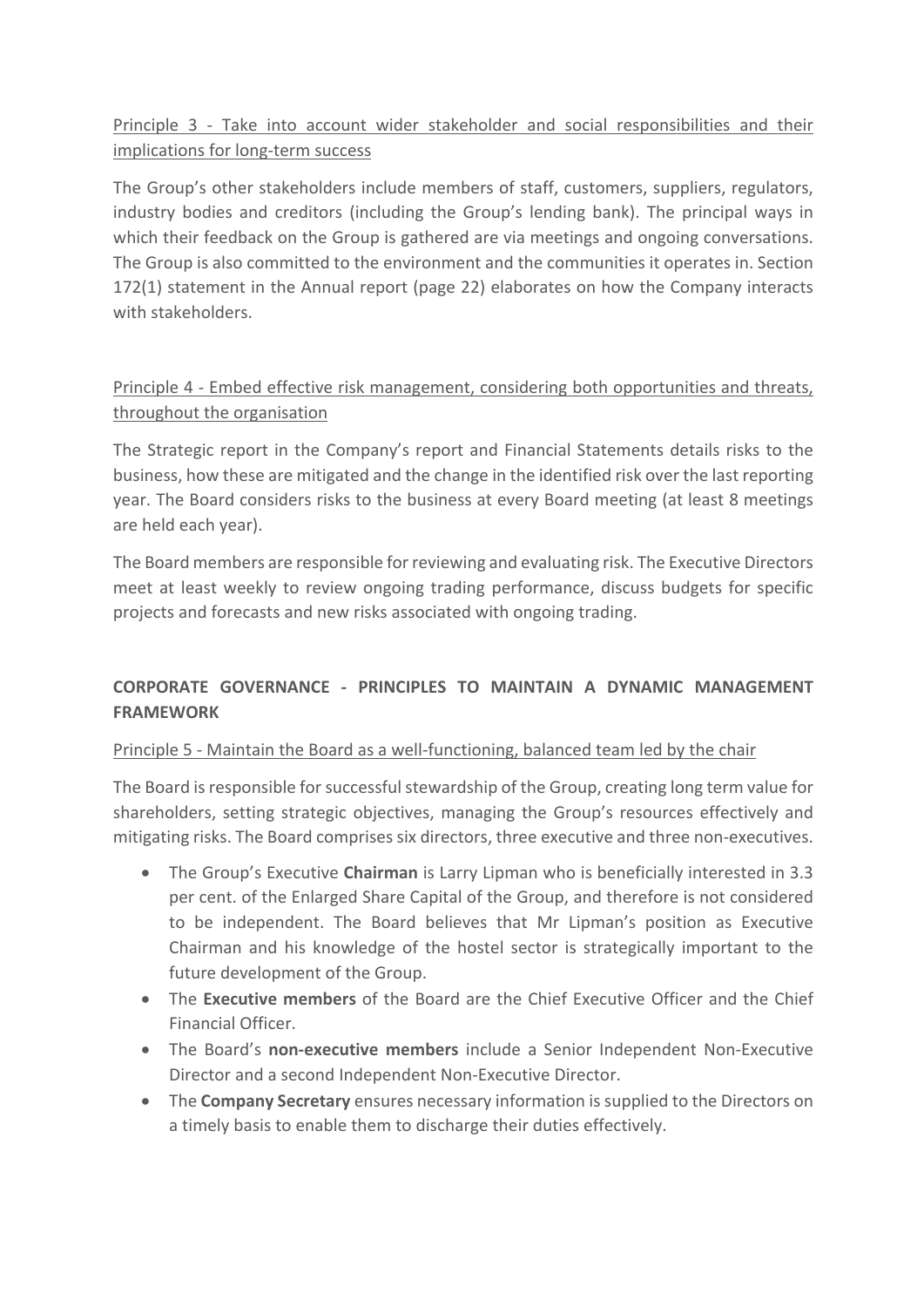The Board meets at least 8 times each year to review formal matters, and more often when circumstances require as it was the case since the start of the COVID-19 pandemic. In the month where a Board meeting does not take place, papers are circulated and Board members will raise any matters with the Chairman.

The Board has a formal schedule of matters reserved to it and is supported by the Audit and Remuneration Committees. At each Board meeting, the Board receives the latest financial and management information available which generally consists of:

- Management accounts setting out actual performance;
- Management discussion on current status of the existing Hostels and potential sites under review; and
- Working capital cash flow position, forecast and funding requirements

The Board reserves to itself a range of key decisions to ensure that it retains proper direction and control of the Company whilst delegating authority to individual directors who are responsible for the day to day management of the business. All directors have access to the advice and services of the Company Secretary and can also seek independent professional advice, if necessary, at the Company's expense.

## Principle 6 - Ensure that between them the directors have the necessary up-to-date experience, skills and capabilities

All appointments to the Board are discussed at a full Board meeting and each member is given the opportunity to meet the individual concerned prior to an appointment being made.

Directors retire in accordance with the Company's Articles of Association which prescribe that "*there shall retire any Director who will have been a Director at each of the preceding two annual general meetings, and who was not appointed or re-appointed by the Company in general meeting at, or since, either such meeting. A retiring Director shall be eligible for reappointment."*. Non-executive directors are initially appointed for a three-year term but their appointment is terminable by either party on three months' written notice.

Due to the size of the Group and the Board, it is considered inappropriate to establish a Nominations Committee.

Both the company's annual report and website give a full biography of the executive and nonexecutive directors. They are chosen based on their experience, competences and ability to create value for the Group and the shareholders.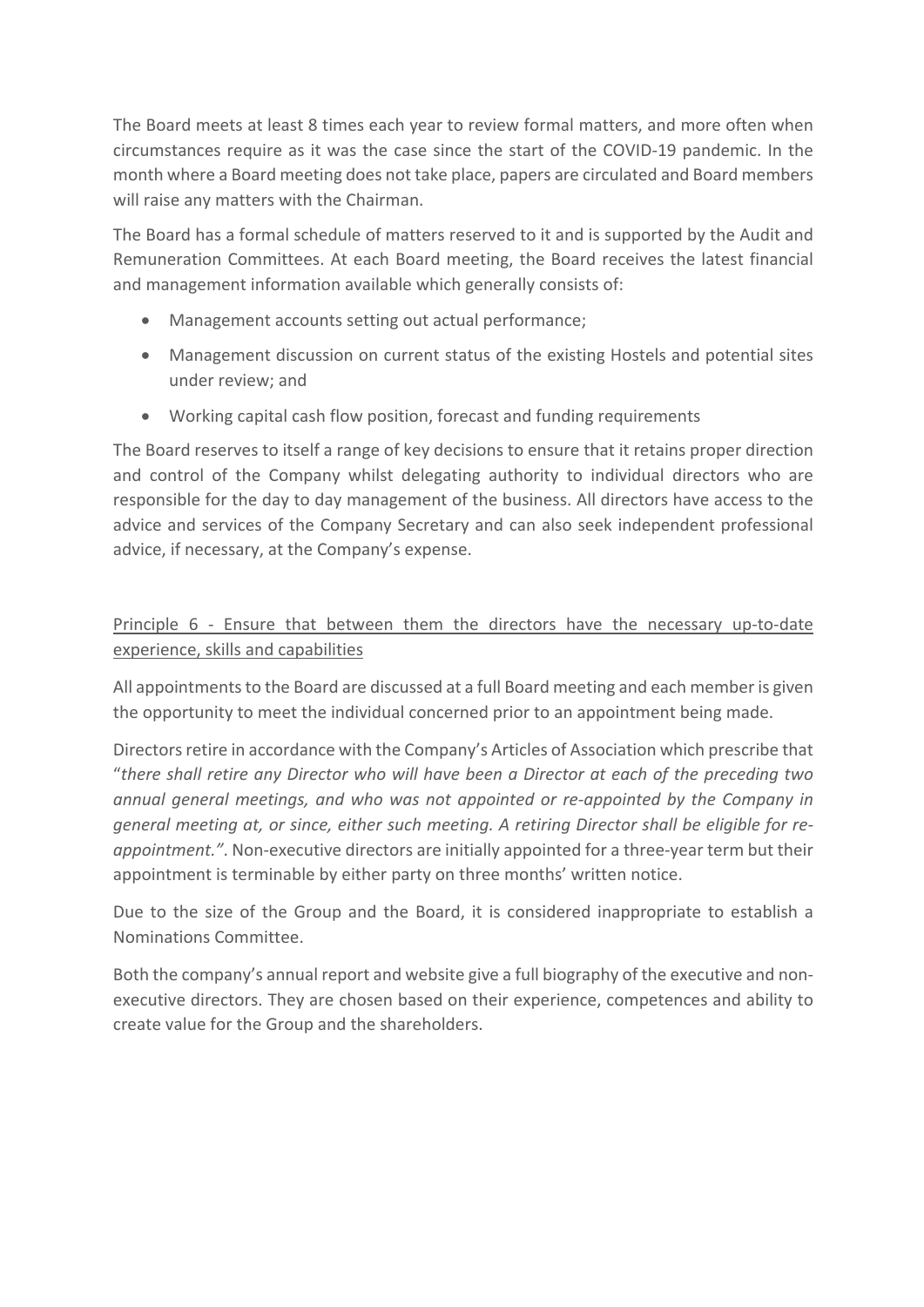# Principle 7 - Evaluate board performance based on clear and relevant objectives, seeking continuous improvement

The Remuneration Committee, which is composed of 2 non-executive directors, meets as required during each financial year. It is responsible for reviewing the performance of the executive directors and setting the scale and structure of their remuneration and the basis of their service agreements with due regard to the interest of shareholders. The Remuneration Committee shall also determine the allocation of share options to employees. It is a rule of the Remuneration Committee that a director shall not participate in discussions or decisions concerning his/her own

Directors are appointed based on experience and ability to set the strategy of the company to deliver growth and value to the shareholders. Key Performance Indicators are defined to measure the alignment of the company's performance and the strategy set by the board. The KPIs are reviewed at every board meeting along with the management accounts to assess the performance of the directors. In addition, the assessment of the performance of each executive director is formalised via the annual performance review.

## Principle 8 - Promote a corporate culture that is based on ethical values and behaviours

We are committed to sustainability in all aspects of our business - for the environment, our people, customers, suppliers and the communities the Group operates in. Because of its size, the Group does not have a formal written policy on ethical values and behaviours but the Directors lead by example and work in an open plan office with plenty of opportunities to interact with staff, customers, suppliers and others.

# Principle 9 - Maintain governance structures and processes that are fit for purpose and support good decision-making by the board

The Directors have established an organisational structure with clear operating procedures, lines of responsibility and delegated authority. These procedures are continuously reviewed as the Group is growing and expanding outside the UK.

In particular, there are clear procedures for investment appraisal and approval and financial reporting within a financial planning and accounting framework. The Board has reviewed the need for an internal audit function and concluded that such a function is not appropriate given the size of the Group.

The biography of the directors and role of each committee is detailed on the company's website